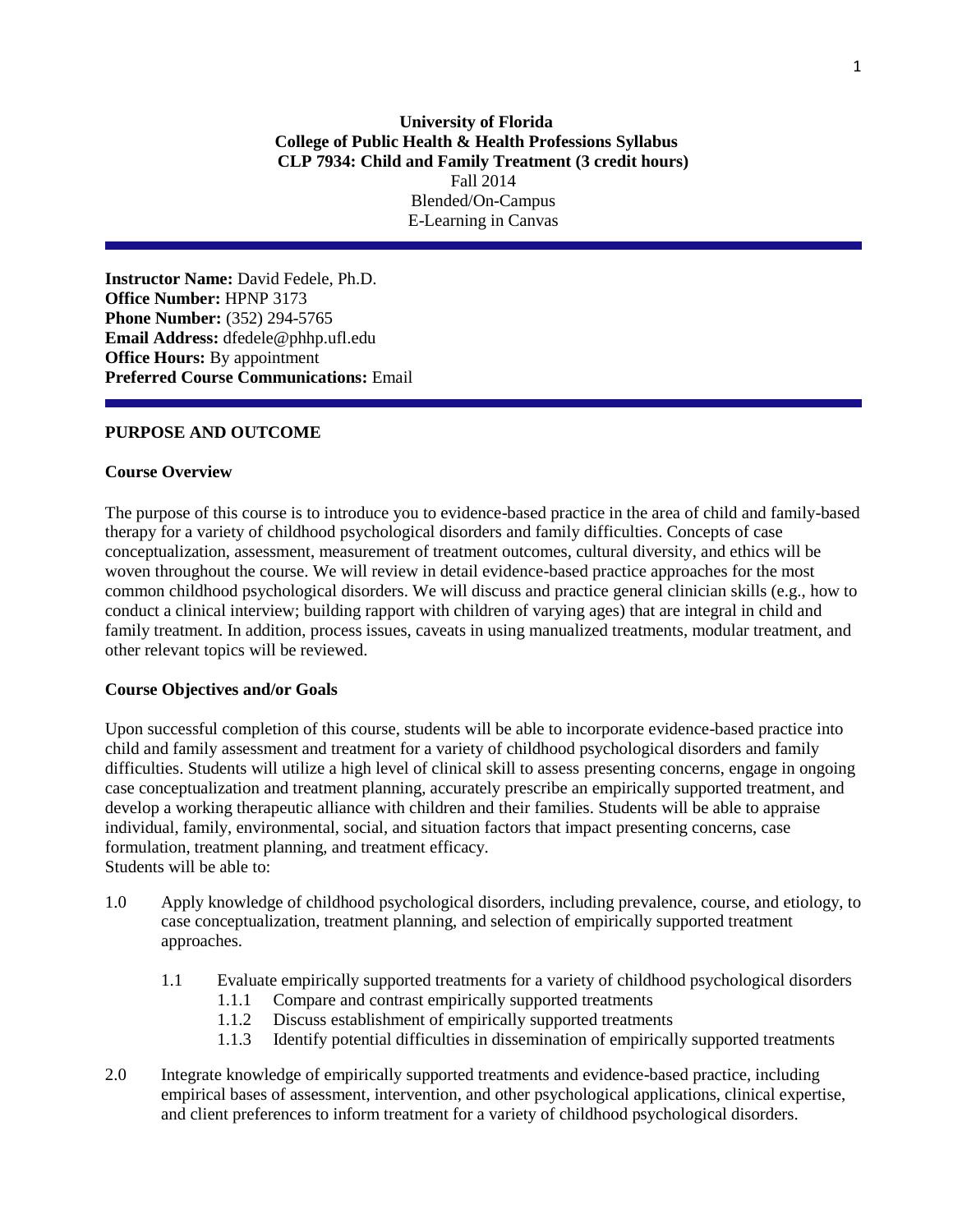- 2.1 Differentiate between childhood psychological disorders based upon data gathered in a clinical interview, observations, and assessments
- 2.2 Adjust data gathering, conceptualization, and treatment methods based upon presented concerns and ongoing data received
- 3.0 Appraise individual, family, environmental, social, and situational factors that may influence the presence of childhood psychological disorders, case conceptualization, treatment planning, and treatment efficacy.
	- 3.1 Assess individual, family, environmental, social, and situational factors in a clinical interview
	- 3.2 Discuss how individual, family, environmental, social, and situational may impact treatment progress and efficacy.

### **Instructional Methods**

#### Introduction to Blended Learning

A Blended Learning class uses a mixture of technology and face-to-face instruction to help students maximize their learning. Blended learning typically involves multiple technologies such as E-Learning systems, online video, and web assignments for the communication of information. Knowledge content that would have traditionally been presented during a live class lecture is instead provided online before the live class takes place. This allows more of the face-to-face time to focus on the higher levels of learning. These rich interactions with the instructor can be used to help students think critically, obtain expertise, and practice clinical reasoning.

### Why Blended Learning?

Because health professions highly value the professionals' clinical skills and ability to interpret information in addition to what they know, passive engagement with presentations and rote learning do not adequately prepare students for their respective professions. Blended Learning prepares students for the rigorous requirements of health professions by creating meaningful student/teacher and peer interactions centered in problems and skill sets that resemble those likely to be experienced in the student's chosen field.

#### What Does It Mean for Students?

Students are expected to come to class prepared by completing all out-of-class readings and assignments. The coursework outside of class typically lays a foundation of knowledge or gives students practice needed to engage in higher levels of learning during live class sessions. During the face-to-face class time, students practice critical skills used by health professionals – critical thinking, problem solving, collaborating, and/or applying concepts gained from the out-of-class assignments to real-world examples. If students are not prepared for the face-to-face sessions, they will likely struggle to reach the higher learning goals of the course. When students come prepared, they can be active participants throughout the blended learning course experience, which will help them master course material and maintain what they have learned beyond the end of the course.

## **DESCRIPTION OF COURSE CONTENT**

#### **Topical Outline/Course Schedule**

| Week | Date(s) | Topic(s)                                       | Readings                  |
|------|---------|------------------------------------------------|---------------------------|
|      | 8/25    | <b>Evidence-based Treatments</b>               | Roberts $&$ James (2008)  |
|      |         | <b>Introduction to Course</b>                  | Chambless & Hollon (1998) |
|      |         | <b>Empirically Supported Treatments (ESTs)</b> | Guyatt et al. (2008)      |
|      |         | <b>Evidence-based Practice</b>                 | Weisz et al. $(2013)$     |
|      |         |                                                | Chorpita et al. (2011)    |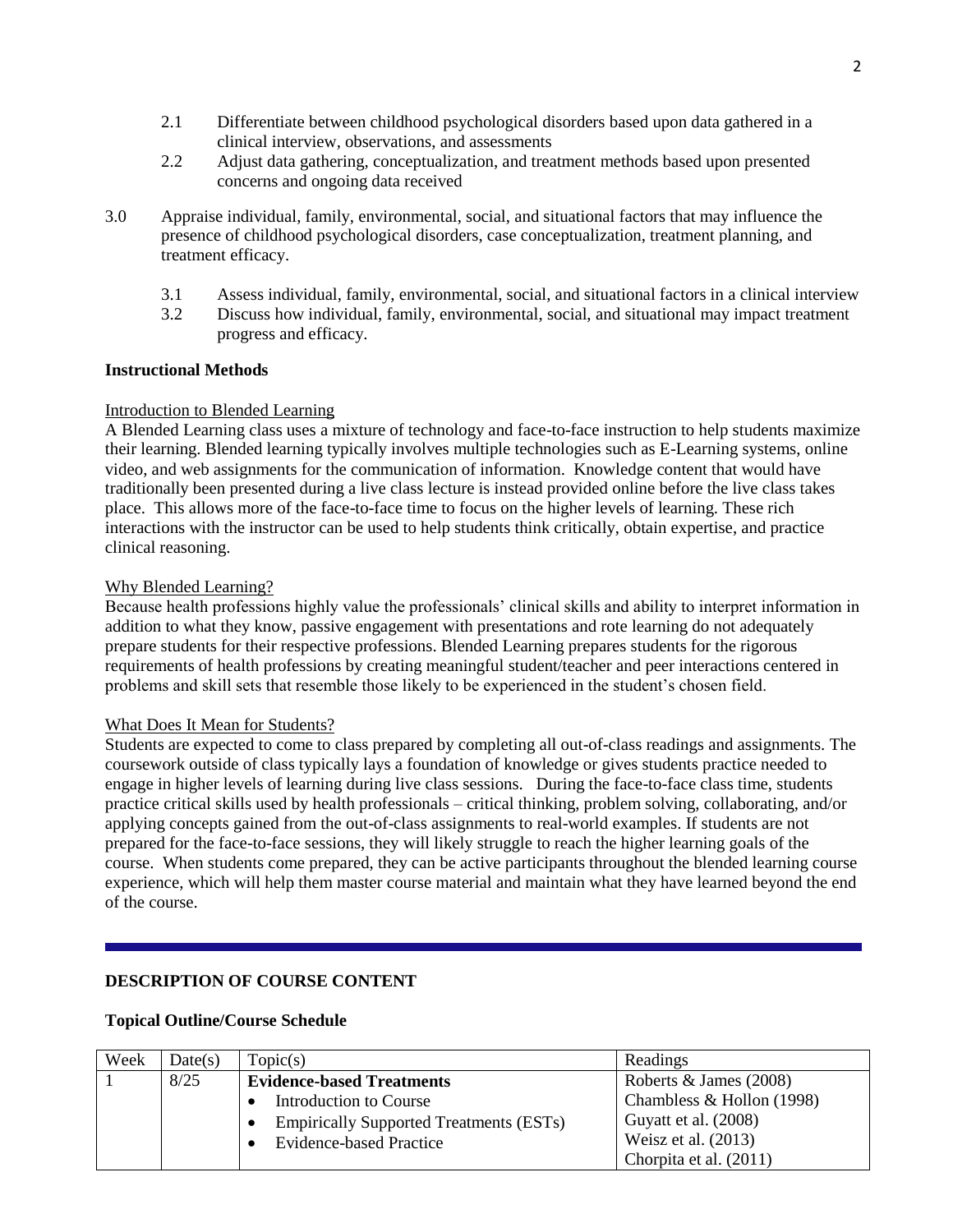| Week           | Date(s) | Topic(s)                                               | Readings                          |
|----------------|---------|--------------------------------------------------------|-----------------------------------|
|                | 8/27    | <b>Canvas and ESTs</b>                                 | Bernal et al. (2001)              |
|                |         | <b>Canvas Community Building</b><br>$\bullet$          | Westen et al. (2004)              |
|                |         | Canvas Discussion - Problems (and hopefully            |                                   |
|                |         | solutions) with ESTs?                                  |                                   |
| $\overline{2}$ | 9/1     | Labor Day - No Class!                                  |                                   |
|                | 9/3     | <b>Evidence-based Treatments (Continued)</b>           | Chorpita (2007)                   |
|                |         | Flexibility in Empirically Supported                   | Chorpita et al. (2005)            |
|                |         | Treatments?                                            | Weisz et al. (2012)               |
|                |         | <b>Canvas Discussion - Modular Treatments:</b>         |                                   |
|                |         | Necessary Ingredients?                                 |                                   |
| 3              | 9/8     | <b>Habit Disorders</b>                                 | Christophersen & Mortweet         |
|                |         | <b>Habit Reversal Training</b><br>$\bullet$            | (2001)                            |
|                | 9/10    | <b>Clinical Interviewing</b>                           | Shirk & Karver (2006)             |
|                |         | Clinical Interviewing<br>$\bullet$                     | Somers-Flanagan & Somers-         |
|                |         | Therapeutic Alliance                                   | Flanagan (2003) Chapters $3 & 11$ |
|                |         | Assignment - Clinical Interviewing Reflection          |                                   |
| $\overline{4}$ | 9/15    | <b>Treatment Planning</b>                              | Persons & Davidson (2001)         |
|                |         | <b>Clinical Interviewing Continued</b><br>٠            | Cully & Teten (2008) Module 4     |
|                |         | Assessment                                             | Linehan (1993)                    |
|                |         | Case Conceptualization                                 |                                   |
|                | 9/17    | <b>Behavior and Cognition Assessment</b>               |                                   |
|                |         | Assignment - Behavior and Cognition                    |                                   |
|                |         | Assessment                                             |                                   |
| 5              | 9/22    | <b>CBT Basics for Children &amp; Adolescents</b>       | Albano Video                      |
|                |         | <b>Explanation of CBT</b><br>٠                         | Friedberg & McClure (2002)        |
|                |         | Identifying and Connecting Thoughts, Feelings,<br>٠    |                                   |
|                |         | & Behavior                                             |                                   |
|                |         | <b>Socratic Questioning</b>                            |                                   |
|                | 9/24    | <b>CBT</b> Practice                                    |                                   |
|                |         | Assignment - CBT Homework Exercise                     |                                   |
| 6              | 9/29    | <b>Child &amp; Family Treatment Basics</b>             | Robin & Foster (1989)             |
|                |         | Commonly used strategies                               |                                   |
|                |         | <b>Communication Skills</b><br>$\circ$                 |                                   |
|                |         | Problem Solving Skills<br>$\circ$                      |                                   |
|                | 10/1    | <b>Common Difficult Child &amp; Family Treatment</b>   | <b>Emery Video</b>                |
|                |         | <b>Situations</b>                                      | Chorpita et al. (2007)            |
|                |         | Divorce/Separation<br>$\bullet$                        |                                   |
|                |         | Low Engagement in Treatment<br>٠                       |                                   |
|                |         | Canvas Discussion - Reengaging Parents in<br>$\bullet$ |                                   |
|                |         | Treatment                                              |                                   |
| $\overline{7}$ | 10/6    | <b>Oppositional Defiant Disorder &amp; Attention-</b>  | <b>Barkley</b> (1997)             |
|                |         | <b>Deficit Hyperactivity Disorder</b>                  | McMahon & Kotler (2008)           |
|                |         | <b>Parent Management Training</b><br>٠                 | Eyberg et al. (2008)              |
|                |         | Medication, Therapy, or Both for ADHD?<br>٠            | Pelham (1999)                     |
|                |         |                                                        | Fabiano et al. (2009)             |
|                |         |                                                        | Sibley et al. (2014)              |
|                | $10/8$  | <b>Conduct Disorder &amp; Aggressive Behavior</b>      | Boxer & Frick (2008)              |
|                |         | Multisystemic Theapsy<br>$\bullet$                     | Henggeler (1995)                  |
|                |         | The Incredible Years<br>$\bullet$                      | van der Stouwe et al. (2014)      |
|                |         | Canvas Discussion - Engaging Schools in<br>٠           | Webster-Stratton & Reid (2010)    |
|                |         | Treatment                                              |                                   |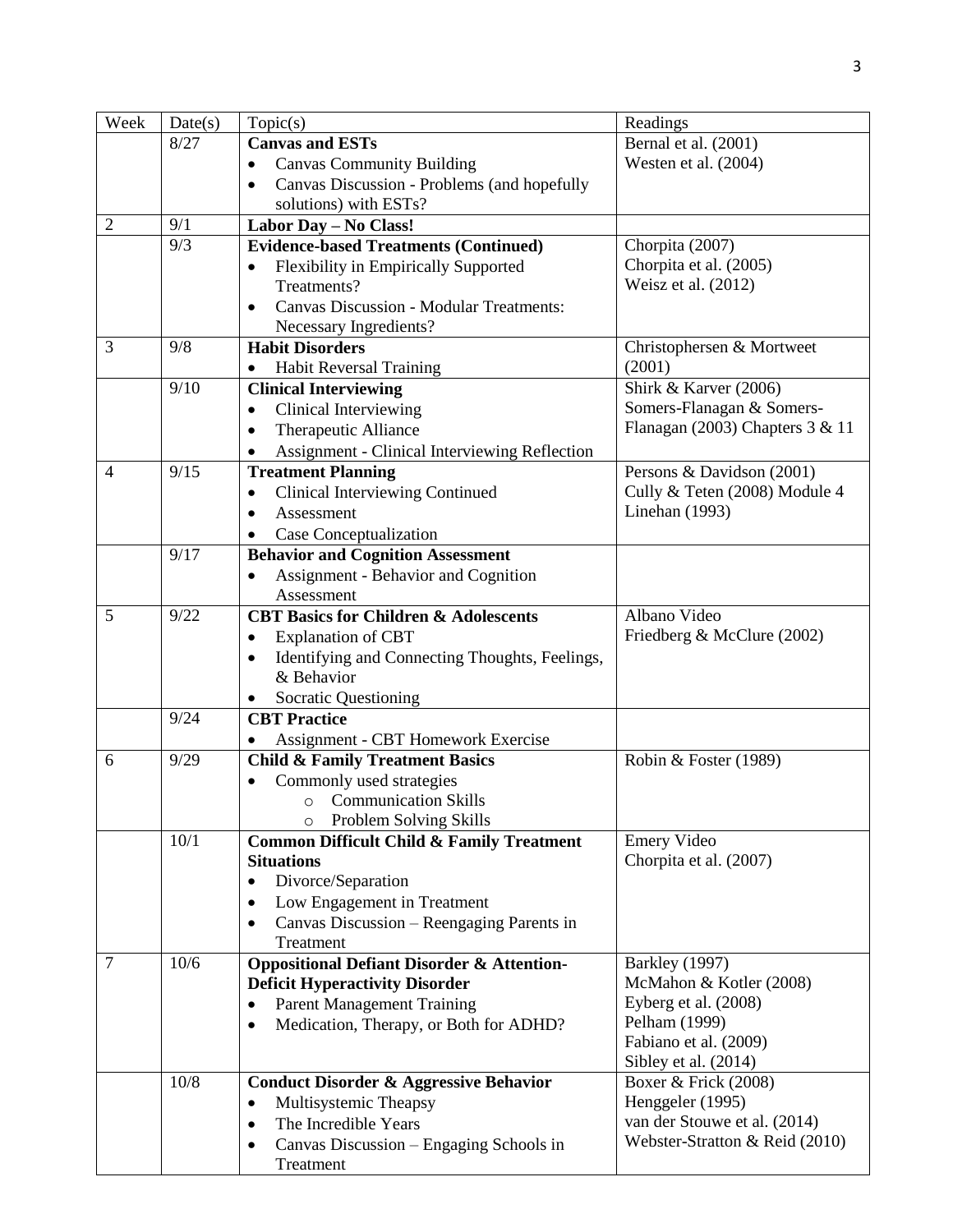| Week | Date(s) | Topic(s)                                                     | Readings                        |
|------|---------|--------------------------------------------------------------|---------------------------------|
| 8    | 10/13   | <b>Depression</b>                                            | Curry & Becker (2008)           |
|      |         | <b>Treatment Strategies</b><br>$\bullet$                     | Reinecke et al. (2009)          |
|      |         | Suicidality/Risk Assessment                                  | Jacobson & Mufson (2010)        |
|      |         |                                                              | Miller et al. (2004)            |
|      |         |                                                              | Weersing & Brent (2010)         |
|      | 10/15   | <b>Medications and Treatment Refractory</b>                  | Goodman et al. (2007)           |
|      |         | <b>Depression</b>                                            | Curry & Becker (2009)           |
|      |         | <b>Antidepressant Medication</b><br>$\bullet$                | Brent et al. (2008)             |
|      |         | <b>Strategies for Treatment Resistant Patients</b>           | Brent et al. (2009)             |
| 9    | 10/20   | <b>Midterm</b>                                               |                                 |
|      |         | Class Midterm Oral Case Study                                |                                 |
|      | 10/22   | <b>Midterm Class Evaluation</b><br>$\bullet$                 |                                 |
| 10   | 10/27   | <b>School Consultation</b>                                   | Schultz et al. (2004)           |
|      |         | <b>Assignment - School Consultation Questions</b>            |                                 |
|      |         | for Dr. Wiens                                                |                                 |
|      | 10/29   | <b>Guest Lecture - Dr. Wiens</b>                             | <b>Resources on Canvas</b>      |
|      |         | <b>Exceptional Student Education (ESE)</b><br>$\bullet$      |                                 |
|      |         | Response to Intervention (RTI)<br>٠                          |                                 |
| 11   | 11/3    | <b>Guest Lecture - Dr. Radonovich</b>                        | Kanner $(1943)$                 |
|      |         | <b>Autism Spectrum Disorders</b>                             | <b>Autism Speaks Autism</b>     |
|      |         |                                                              | Treatments                      |
|      | 11/5    | <b>Autism Spectrum Disorder</b>                              | Hviid et al. (2003)             |
|      |         | <b>Applied Behavior Analysis</b><br>$\bullet$                | Virues-Ortega (2010)            |
|      |         | <b>Social Skills Training</b><br>$\bullet$                   | Ozonoff & Miller (1995)         |
|      |         | Vaccinations                                                 |                                 |
| 12   | 11/10   | <b>Posttraumatic Stress Disorder</b>                         | Cohen et al. (2000)             |
|      |         | <b>Trauma Focused CBT</b><br>$\bullet$                       | Cohen et al. (2010)             |
|      |         | <b>Training Discussion</b><br>$\circ$                        |                                 |
|      |         | <b>CBT</b> Exercises<br>$\circ$                              |                                 |
|      | 11/12   | <b>Trauma-Focused CBT Training</b>                           | TF CBT Training Certificate Due |
| 13   | 11/17   | <b>Anxiety Disorders</b>                                     | Silverman & Pina (2008)         |
|      |         | <b>Types of Anxiety Disorders</b>                            | Ollendick & Pincus (2008)       |
|      |         | <b>Anxiety Psychoeducation</b><br>$\bullet$                  | Franklin et al. (2010)          |
|      |         |                                                              | POTS I (2000)                   |
|      |         |                                                              | Franklin et al. (2011) POTS II  |
|      | 11/19   | <b>Anxiety Disorders Treatment - Part I</b>                  | Chorpita (2007)                 |
|      |         | Building a Fear Hierarchy                                    |                                 |
|      |         | Assignment – Building a Fear Hirearchy                       |                                 |
| 14   | 11/24   | <b>Anxiety Disorders Treatment - Part II</b>                 | Chorpita (2007)                 |
|      |         | <b>Core Treatment Components Continued</b>                   | March & Mulle (1998)            |
|      |         | Exposure<br>$\circ$                                          |                                 |
|      |         | <b>Cognitive Restructuring</b><br>$\Omega$                   |                                 |
|      | 11/26   | Thanksgiving - No Class!                                     |                                 |
| 15   | 12/1    | <b>Relaxation Training</b>                                   | <b>PMR</b> Script               |
|      |         | Progressive Muscle Relaxation<br>$\bullet$                   | <b>Relaxation Resources</b>     |
|      |         | <b>Passive Muscle Relaxation</b><br>٠                        |                                 |
|      | 12/3    | Diversity in Child & Family Treatment                        | Huey & Polo (2008)              |
|      |         | <b>Efficacious Treatment for Minority Youth</b><br>$\bullet$ | Huey & Polo $(2010)$            |
|      |         | <b>Cultural Tailoring in Treatments</b><br>$\bullet$         | Kotchick & Grover (2008)        |
|      |         | <b>Future Directions</b><br>$\bullet$                        |                                 |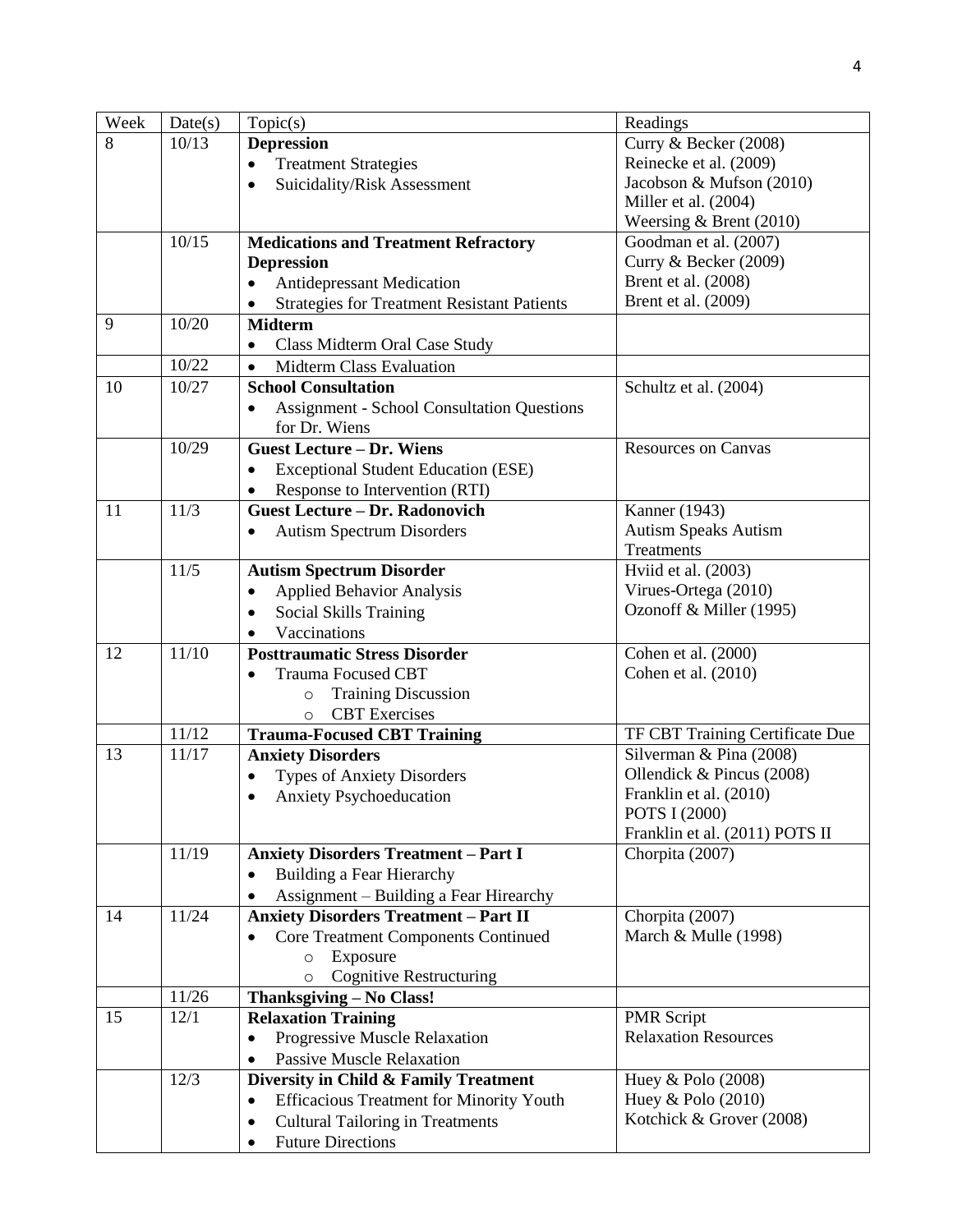| Week | Date(s) | Topic(s)                                       | Readings |
|------|---------|------------------------------------------------|----------|
| 16   | 12/8    | <b>Child &amp; Family Treatment Roundtable</b> |          |
|      |         | Diversity Discussion                           |          |
|      |         | <b>Clarification of Course Material</b>        |          |
|      |         | Class Feedback                                 |          |
|      | 12/10   | <b>Final Exam</b>                              |          |
|      |         | Oral Case Study                                |          |

# **ACADEMIC REQUIREMENTS AND GRADING**

### **Assignments**

## **1.** Canvas Discussion - Problems (and hopefully solutions) with ESTs? (25 points)

Students will have reviewed how treatments are classified as empirically supported and the movement of psychology towards evidence-based practice. As indicated in class discussion and readings, although this movement has numerous benefits, it is not without some challenges. Several criticisms or qualifications of the evidence-based practice movement were enumerated in the Bernal et al. (2001) and Westen et al. (2004) articles. Taking into account the pros and cons of empirically supported treatments and evidencebased practice, please answer the following questions.

## **Initial Post**

1 - Which con or barrier to further advancing the evidence-based practice initiative was the most interesting or surprising to you? Why?

2 - What are some potential solutions for the barriers to empirically supported treatments and the advancement of evidence-based practice? Indicating that additional research is needed is fine, however, please be specific. What types of studies? With what population? At what location? Also, think outside a research-limited framework. What are potential solutions on a more macro or societal level? 3 - In a related vein, if the field of psychology is interested in further dissemination of empirically supported treatments how do you suggest we do so?

## **Response Post**

1 - Please respond to a peer's post with your thoughts about their response. How is their solution or method for dissemination of ESTs similar or different from yours? Do you agree or disagree with their potential solutions? Why or why not?

## 2. Canvas Discussion - Modular Treatments: Necessary Ingredients? (25 points)

Chorpita et al. (2005, 2007) and Weisz et al. (2012) present the background and benefits of modular therapy designs as compared to traditional empirically supported treatments. Modular therapy designs allow therapists to flexibly using empirically support treatment content in a way that meets the patient's more imminent needs. For instance, a therapist might focus more on exposure versus thought changing when working with a child who has anxiety. A necessary ingredient in embarking in modular therapy is a strong case conceptualization of the patient's presenting concerns. With that in mind, please answer the following questions.

#### **Initial Post**

1 - Why is strong case conceptualization especially necessary when using modular therapy? 2 - Since we will be discussing case conceptualization in Week 4 of the course, please provide your formal or informal experiences with case conceptualization. What goes into case conceptualization for you? When have you conceptualized cases in the past? What parts of case conceptualization are particularly challenging for you?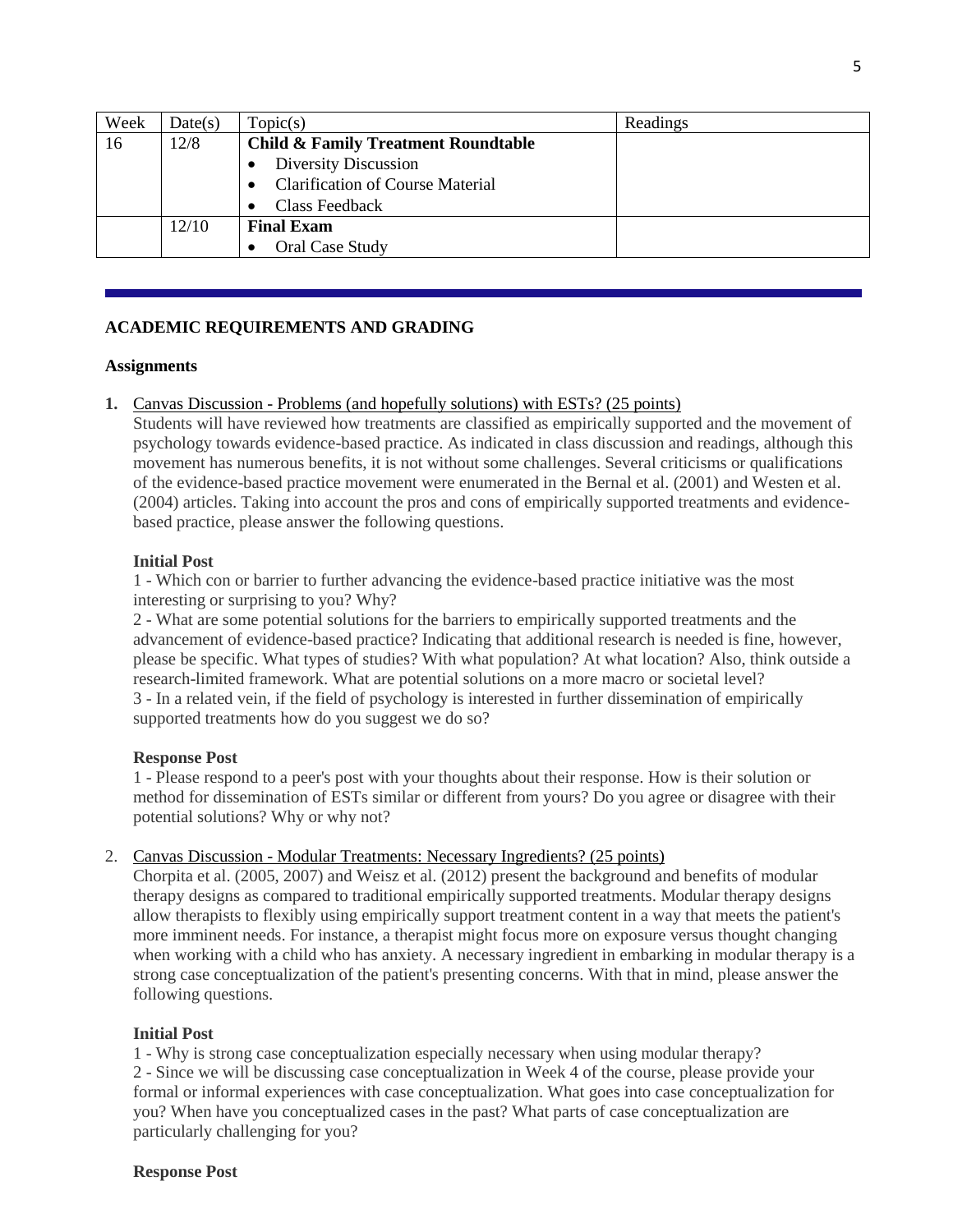1 - Please respond to a peer's post with your thoughts about their response. What components of or their experiences with case conceptualization are similar or different from yours?

## 3. Clinical Interviewing Reflection (50 points)

You all will have completed a clinical interview with a patient (youth or adult) by this stage of your training either for an assessment, therapy intake, or research project. Please pick a recent clinical interview that you conducted to critique. Ideally, this clinical interview was taped so that you have the opportunity to review the interview while concurrently completing this assignment. In the event that the interview was not taped (e.g., non-psychology student), please complete this assignment based on your recollection of the experience.

1 - Briefly describe the purpose of the interview (e.g., therapy intake, interview prior to assessment, collecting patient information). This will help provide some context to the other questions.

2 - Prior to the readings, please describe how you felt the clinical interview went. For example, did you leave the room feeling as though you established rapport, used a productive interviewing style, were efficient, and collected all of the necessary information?

3 - What changes, if any, would you make considering the information you have learned in this class? Which would be the most important to change and why? Are there particular questions that you have that would be good to discuss in class?

### 4. Behavior and Cognition Assessment (50 points)

This assignment will require each of you to form pairs. Each pair will take turns briefly role playing some of the assessment and interviewing strategies discussed in class. Mock interviews should be **limited to 30 minutes** with one person playing the role of a patient presenting as a teenager or young adult with major depressive disorder and the other presenting with generalized anxiety disorder. Specific symptoms and level of impairment will be left up to the person role playing and should not be discussed with the other classmate ahead of the exercise.

#### **Interview Components**

The overarching goal is to demonstrate your ability to use learned assessment and interviewing strategies to delineate the mock patient's presenting concerns and to assess their related cognitions and behaviors. You do not have to complete an exhaustive evaluation; I am more interested in demonstrating basic understanding of these assessment skills and ability to generally apply skills in a mock clinical context. Students will be graded on the following 5 components of the interview.

- o **Establishment of Rapport** Demonstrate ability to establish rapport at beginning of interview. Examples can include using non-threatening language, making mock patient feel at ease, and reviewing the structure of the interview. Pace of the interview and perceived competency are also important factors.
- o **Assessment of Presenting Concerns** Ability to delineate mock patient's presenting concerns by gathering relevant history and level of impairment.
- o **Assessment of Behaviors** Use a learned strategy to discuss how presenting concerns are manifested in behaviors (e.g., avoidance of activities, sleep changes). Examples of strategies can include reviewing antecedents, behaviors, and consequences, or behavior chaining, among others.
- o **Assessment of Cognitions** Use a learned strategy to determine if patient is having maladaptive cognitions.
- o **Interviewing Style** Interviewer is empathetic, shows positive regard for the mock patient, and appears genuine. Interview is organized and uses open-ended questions and reflections to gather information.

Please video record the assignment. Files can be uploaded directly to Canvas. If you use the video equipment in the Psychology Clinic, please make sure the video recorded and then send me an email with the room number, time, and date that the recording took place. **To reduce clinic disruption, students are**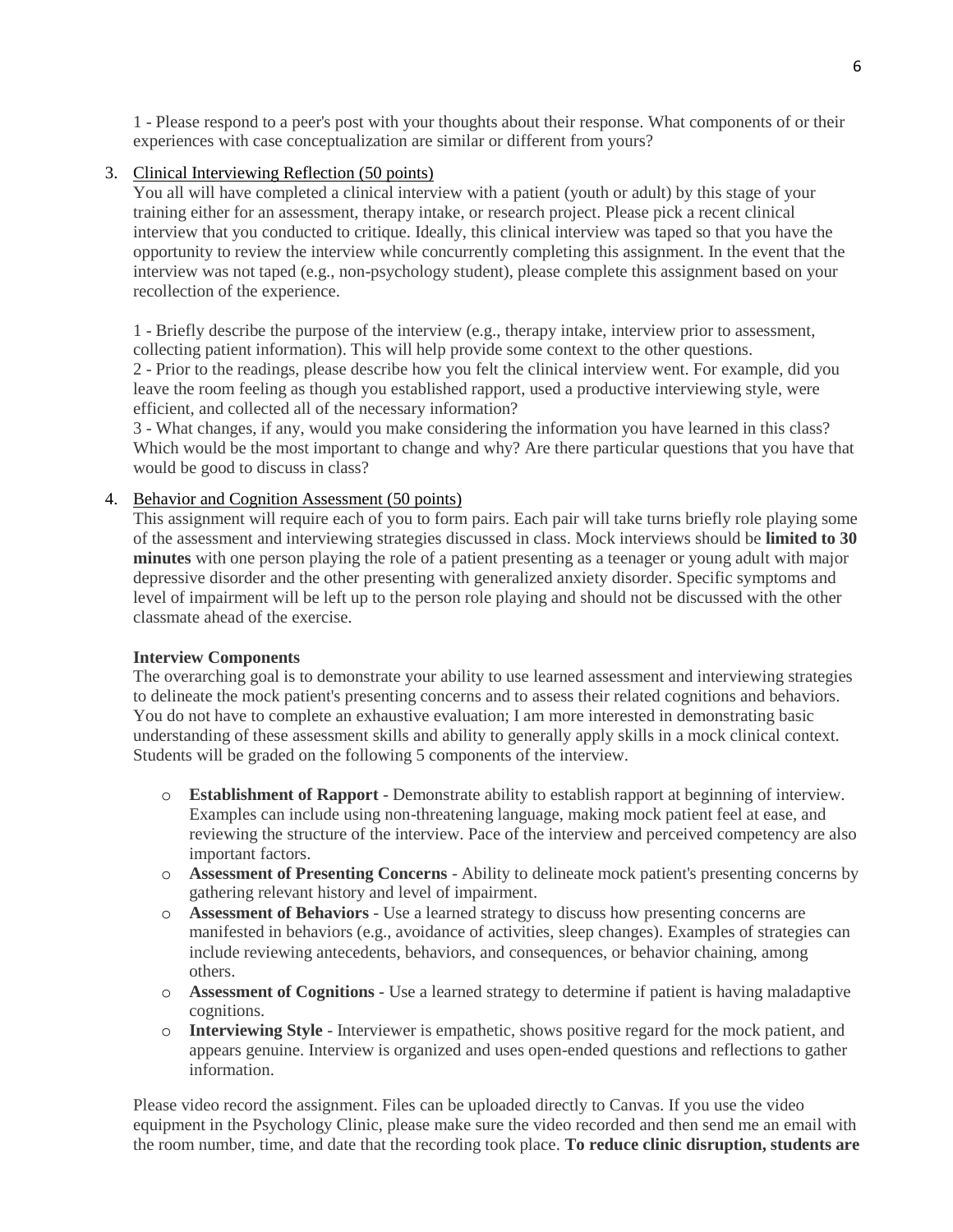**only allowed to use rooms in the Psychology Clinic on Fridays and at 8am on other days in assessment rooms.** Please check the schedules and do not book a room during a busy time in the clinic.

## 5. CBT Homework Exercise (50 points)

Cognitive behavioral therapy (CBT) often includes a homework component. Over the course of your training career you will ask patients to complete a variety of homework tasks including monitoring forms and behavioral exercises. A commonly used homework assignment in CBT is mood and relaxation (or pleasurable event) tracking. This assignment will entail you completing this form self-monitoring form from a stress management protocol [\(Link\)](http://global.oup.com/us/companion.websites/fdscontent/uscompanion/us/pdf/treatments/Daily_Self_Monitoring_Sheet.pdf). You can select what sort of relaxation practice you want to engage in (e.g., PMR, diaphragmatic breathing). You should make your best effort to keep as accurate of a log as possible by completing the log each day.

Please briefly answer the following questions after completing the monitoring form. No more than two double-spaced pages of text.

1 - Describe your ability to complete the self-monitoring form each day (be honest).

2 - What were some of the barriers you encountered to completing the log and/or engaging in relaxation practice?

3 - Did it make a difference when you were able to engage in a relaxation practice? Why or why not? Did you notice any patterns for times that it was effective?

4 - Did this assignment change your perspective on patients completing homework assignments? If so, how?

# 6. Canvas Discussion – Reengaging Families in Treatment (25 points)

Chorpita (2007) reviews several reasons why families may become disengaged in treatment including encountering obstacles and balancing treatment with other competing demands. This chapter also mentions several possible solutions to reengaging families in treatment. Please answer the following questions:

## **Initial Post**

1 - Have you had parents or families become disengaged from treatment? If so, briefly describe your experience.

2 - Using Chorpita (2007) as a guide, what barriers have encounterd in engaging families in treatment? If you have not had these opportunities yet, what barriers do you anticipate encountering with families and why?

3 - Of the listed solutions in the Chorpita (2007) chapter, what do you think is the most helpful ways to attempt to engage parents?

## **Response Post**

1 - Please respond to a peer's post with your thoughts about their response. What did you lean from their post? Have your experiences been similar to theirs? Have you tried the solution they picked from the chapter and had good (or bad) results?

# 7. Canvas Discussion – Engaging Schools in Treatment (25 points)

Multisystemic Therapy and the Incredible Years program have proven to be effective for children and adolescents with aggressive behavior and conduct disorder. A shared component across both empirically supported treatments is their engagement of multiple systems, especially the school system. With that information in mind, please answer the following questions.

## **Initial Post**

1 - Have you had the opportunity to try to engage teachers in treatment? If so, briefly describe your experience (e.g., level of difficulty, responsiveness of teacher).

2 - What barriers did you encounter in engaging teachers in treatment? If you have not had these opportunities yet, what barriers do you anticipate encountering in these situations?

3 - What do you think are some helpful ways to attempt to engage teachers in treatment? In other words, how do you think you would go about having a teacher more involved in treatment?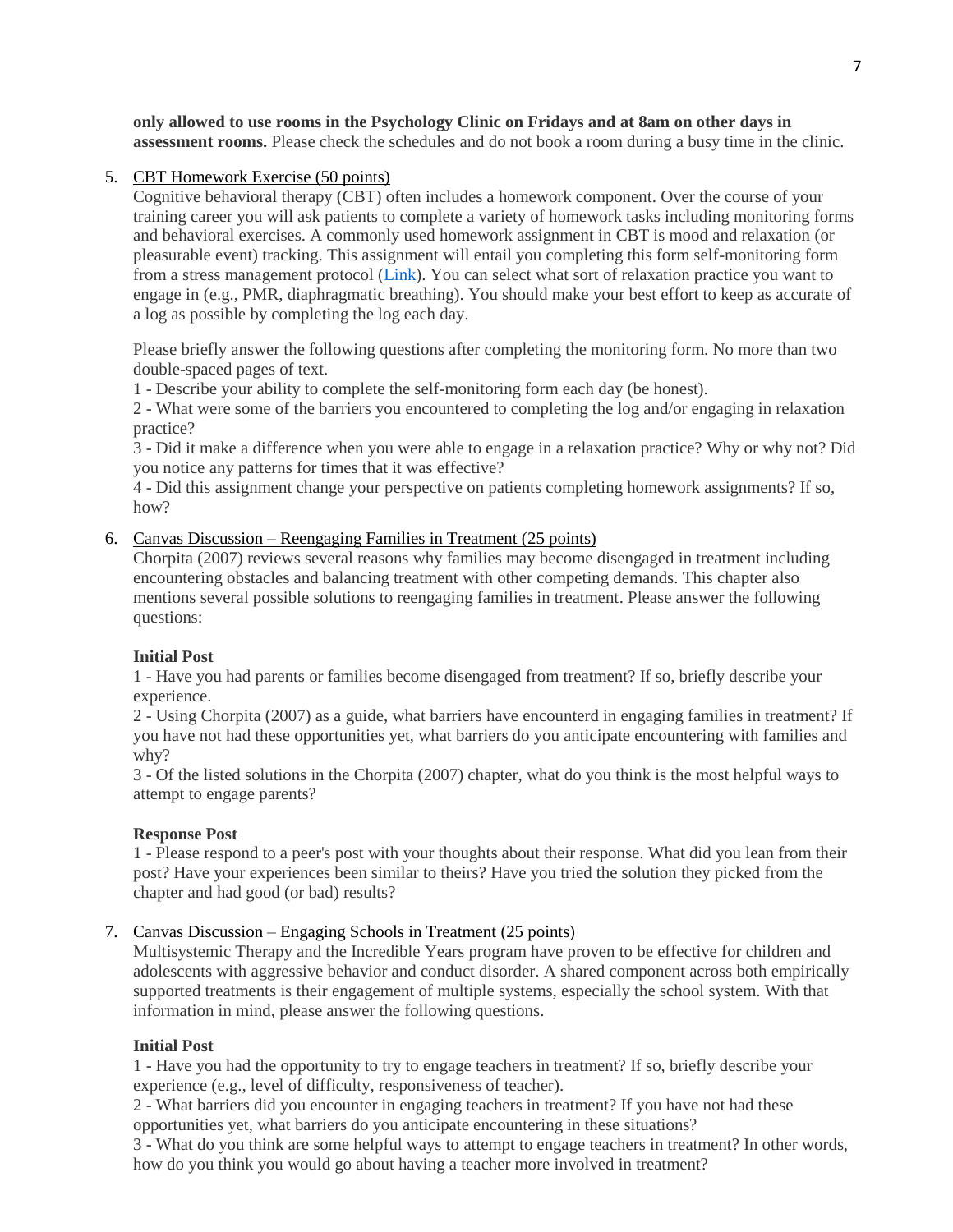### **Response Post**

1 - Please respond to a peer's post with your thoughts about their response. What did you lean from their post? Do you have any constructive thoughts on their methods to engage teachers? Have your experiences been similar to theirs?

8. School Consultation Questions (25 points) Please provide two questions that you would like Dr. Wiens to address regarding school consultation. These questions could be informed by the Schultz et al. (2004) article, but that is not a mandatory requirement

## 9. Trauma Focused CBT Training (25 points)

Each student is required to take the Trauma-Focused CBT continuing education course provided without cost online at [http://tfcbt.musc.edu/.](http://tfcbt.musc.edu/) This is an extensive website; there are nine modules that you must complete on the website for this assignment. All modules (i.e., the entire course) must be completed in order to receive credit for this assignment. A Certificate of Completion is available for printing when you submit the final evaluation. Please upload that certificate into Canvas to receive credit. Students must provide this certificate by **November 5th**. Students are encouraged to begin the training well in advance of our discussion of TF CBT to allow adequate time to complete the training.

### 10. Building a Fear Hierarchy (50 points)

Establishing a well developed fear hierarchy is one of the core components of most anxiety disorder treatments in children and adolescents. Components of a good fear hierarchy are outlined in detail in the course readings (e.g., Chorpita et al. 2007). Using the Chorpita et al. (2007) manual as a guide, role play creating a fear hierarchy with a fellow classmate. For this assignment, each dyad will have one student present as though they are beginning treatment for social anxiety and the other for obsessive compulsive disorder. Students are allowed to be creative within each diagnostic category with regards to specific symptoms and level of impairment (i.e., which situations or actions are higher on the hierarchy). Students can assume that a clinical interview, diagnosis, and other pertinent case information has already been gathered. Students will only be evaluated on their creation of the fear hierarchy (see rubric). Please video record the assignment. Files can be uploaded directly to Canvas. Alternatively, if you use the video equipment in the Psychology Clinic, please send me an email with the room number, time, and date that the recording took place.

## 11. Oral Case Study Final Exam (150 points)

Each student will complete an oral final examination. This examination will involve the student responding to questions pertaining to a single case scenario. To be fair, students will be randomly assigned a case scenario at the beginning of the oral exam (e.g., student will choose a number that is then tied to a specific scenario); thus you will not know the scenario before the exam. Scenarios will tap a psychological disorder and general therapeutic strategies discussed in class. Students can expect to receive questions in the broad content areas listed in the rubric. Questions will tap constructs, issues, and information that a developing clinician would be expected to understand.

### **Students should not discuss the content of their particular case scenario with other students until after all students have completed their oral examination.**

This examination will be scheduled by appointment with the course instructor; therefore, the exam will occur only in the presence of the course instructor (not the entire class). Each appointment will last approximately 30 minutes.

#### **Grading**

| <b>Requirement</b>                                        | Due date  | % of final grade |
|-----------------------------------------------------------|-----------|------------------|
| Discussion – Problems (and hopefully solutions) with ESTs | August 31 | 5%               |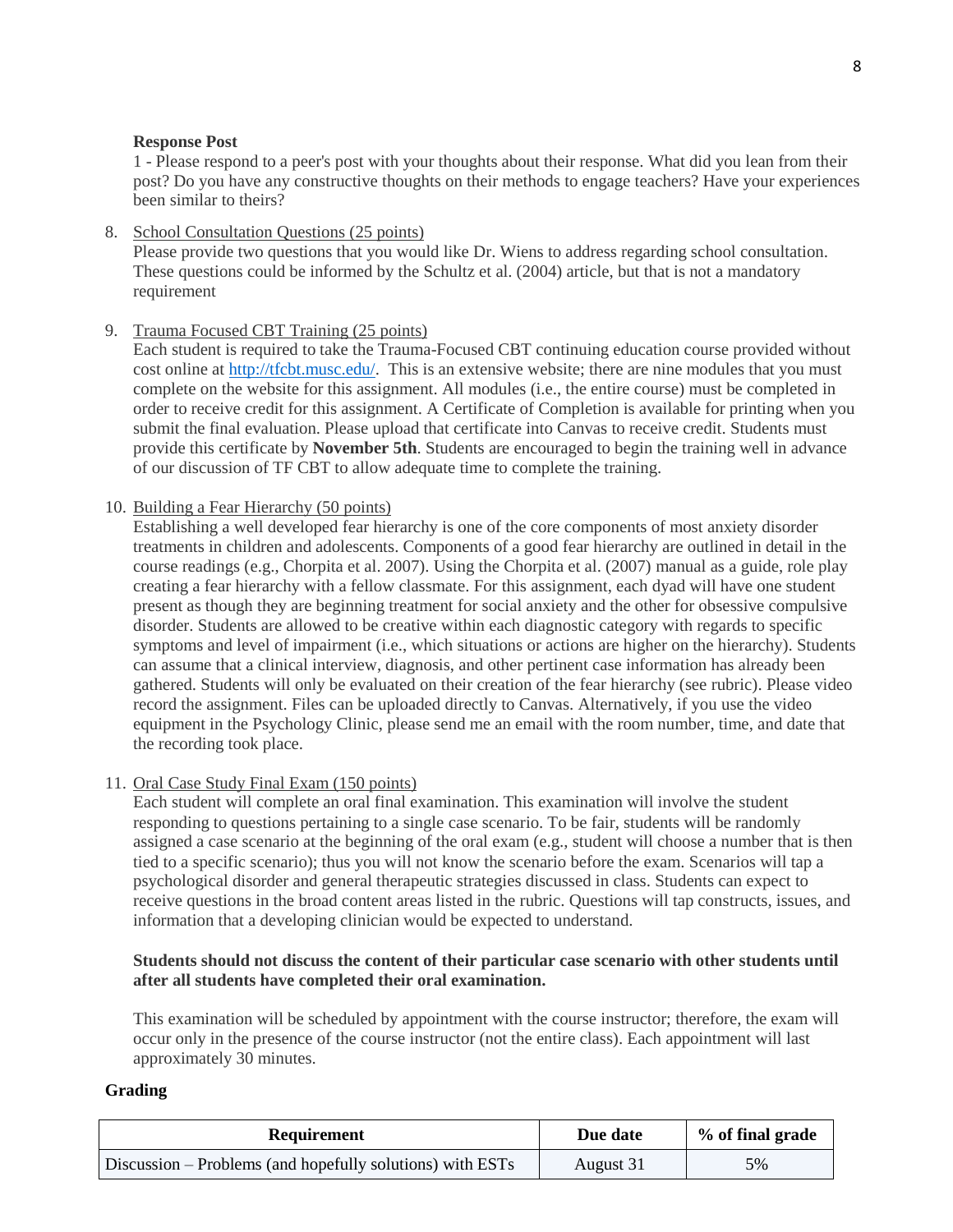| Discussion – Modular Treatments: Necessary Ingredients? | September 7  | 5%  |
|---------------------------------------------------------|--------------|-----|
| Assignment – Clinical Interviewing Reflection           | September 14 | 10% |
| Assignment – Behavior and Cognition Assessment          | September 21 | 10% |
| Assignment – CBT Homework Exercise                      | September 28 | 10% |
| Discussion – Reengaging Parents in Treatment            | October 5    | 5%  |
| Discussion – Engaging Schools in Treatment              | October 12   | 5%  |
| <b>Assignment – School Consultation Questions</b>       | October 27   | 5%  |
| Assignment – Trauma-Focused CBT Training                | November 5   | 5%  |
| Assignment – Building a Fear Hierarchy                  | November 23  | 10% |
| Final Exam – Oral Case Study                            | December 10  | 30% |

Point system used (i.e., how do course points translate into letter grades).

| <b>Points</b>   | $463 -$ | 448- | 433- | $413 -$ | 398- | 383- | $363 -$ | 348-        | $333 -$ | $313 -$ | 298- | <b>Below</b> |
|-----------------|---------|------|------|---------|------|------|---------|-------------|---------|---------|------|--------------|
| earned          | 500     | 462  | 447  | 446     | 412  | 397  | 382     | 362         | 347     | 332     | 312  | 297          |
| Letter<br>Grade | A       |      | $B+$ | D       | D-   | ◡    | ◡       | ⌒<br>$\sim$ |         |         |      | Ε            |

Please be aware that a C- is not an acceptable grade for graduate students. A grade of C counts toward a graduate degree only if an equal number of credits in courses numbered 5000 or higher have been earned with an A.

| Letter<br>Grade        | A   | A-   | $B+$           | B   | <b>B-</b> | $C+$             | $\sqrt{ }$<br>◡ | $\sim$<br>U- | $D+$ | ע                | D-   | E   | WF  |         | <b>NG</b> | D-  |
|------------------------|-----|------|----------------|-----|-----------|------------------|-----------------|--------------|------|------------------|------|-----|-----|---------|-----------|-----|
| Grade<br><b>Points</b> | 4.0 | 3.67 | $\sim$<br>J.JJ | J.U | 2.67      | $\Omega$<br>2.55 | Z.U             | 1.67         | 1.33 | 1.0 <sub>1</sub> | 0.67 | v.v | 0.0 | $0.0\,$ | 0.0       | U.U |

For greater detail on the meaning of letter grades and university policies related to them, see the Registrar's Grade Policy regulations at:

<http://catalog.ufl.edu/ugrad/current/regulations/info/grades.aspx>

## **Exam Policy**

Each student will complete a final oral examination (worth 100 points). This examination will involve the student responding to questions pertaining to a single case scenario. Students will be randomly assigned a case scenario at the beginning of the oral exam (e.g., student will choose a number that is then tied to a specific scenario); thus you will not know the scenario before the exam. Scenarios will tap a psychological disorder and general therapeutic strategies discussed in class. Students can expect to receive questions in the broad content areas listed in the rubric. Questions will tap constructs, issues, and information that a developing clinician would be expected to understand. Students will schedule an exam time with the instructor.

## **Policy Related to Make up Exams or Other Work**

Students who must miss an assignment or exam deadline because of conflicting professional or personal commitment must make prior arrangements with the instructor. If an examination must be missed because of illness, a doctor's note is required.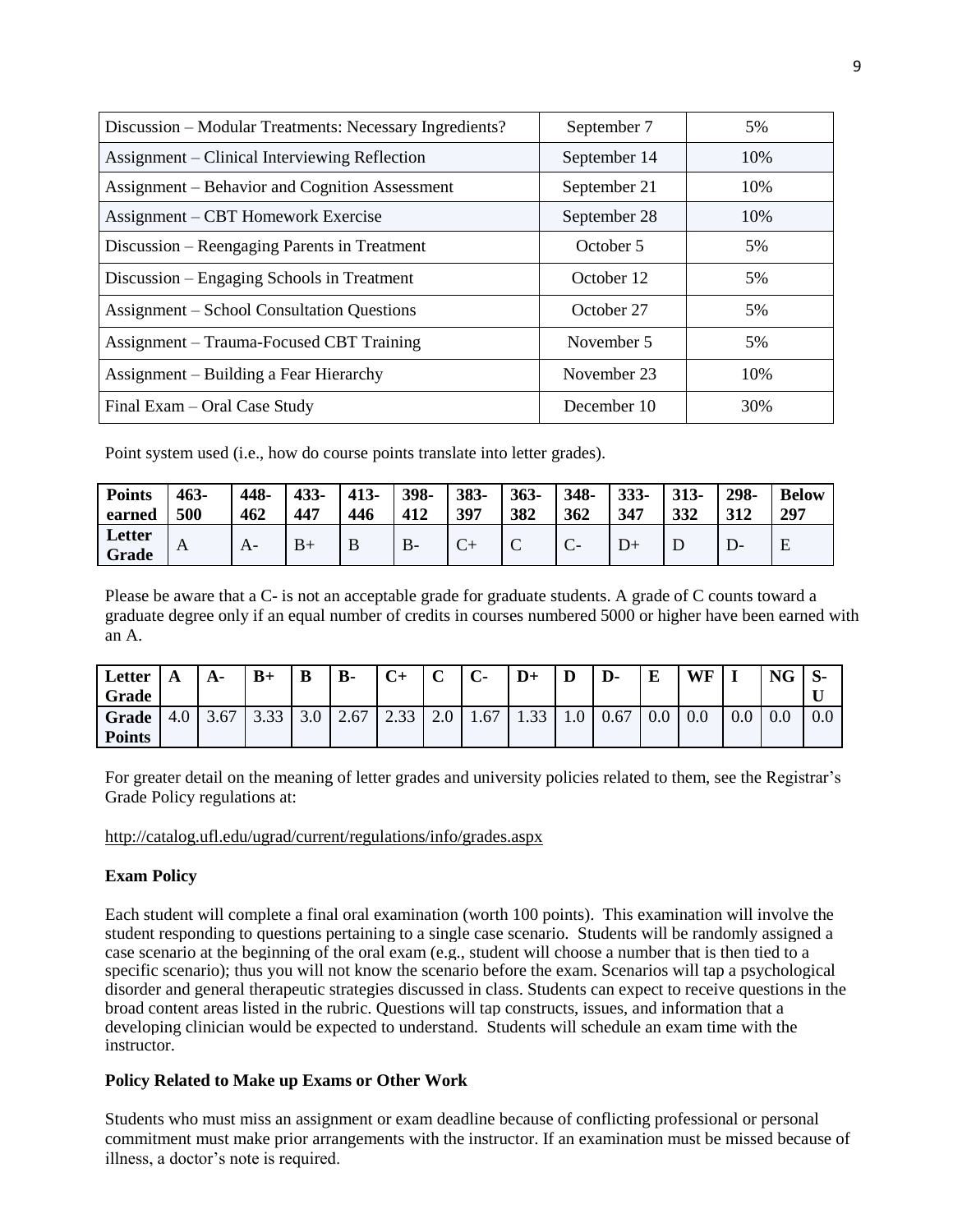Requirements for class attendance and make-up exams, assignments, and other work in this course are consistent with university policies that can be found in the online catalog at:

#### <https://catalog.ufl.edu/ugrad/current/regulations/info/attendance.aspx>

Any requests for make-ups due to technical issues MUST be accompanied by the ticket number received from LSS when the problem was reported to them. The ticket number will document the time and date of the problem. You MUST e-mail your instructor within 24 hours of the technical difficulty if you wish to request a make-up.

#### **Policy Related to Required Class Attendance**

Attendance is expected as a part of the student's professional training. Students are expected to arrive for class on time and to remain for the full class period. Students needing to miss class should make prior arrangements with the instructor.

Please note all faculty are bound by the UF policy for excused absences. For information regarding the UF Attendance Policy see the Registrar website for additional details:

[http://www.registrar.ufl.edu/catalogarchive/01-02](http://www.registrar.ufl.edu/catalogarchive/01-02%20catalog/academic_regulations/academic_regulations_013_.htm)  [catalog/academic\\_regulations/academic\\_regulations\\_013\\_.htm](http://www.registrar.ufl.edu/catalogarchive/01-02%20catalog/academic_regulations/academic_regulations_013_.htm)

### **STUDENT EXPECTATIONS, ROLES, AND OPPORTUNITIES FOR INPUT**

#### **Expectations Regarding Course Behavior**

Please refrain from using cell phones or any other electronic devices during class as it is distracting and inconsiderate of other students and the instructor. Laptop use is acceptable for note taking or presenting. However, please do not browse other websites during class time. It is expected that students will be engaged and actively participate during class. Please do not arrive late to class or disrupt the class as it is distracting and inconsiderate of other students and the instructor.

To the extent permitted by facility rules and restrictions, you may bring food and/or beverages to class as long as it does not interfere with your ability to work and/or participate in class and as long as it does not interfere with or your classmates' ability to work and participate in class. You will be expected to clean-up after yourself and dispose of all trash before leaving the classroom.

### **Communication Guidelines**

As a blended learning class, it is imperative that students check email and the Canvas website often (i.e., once daily). Students are expected to participate in graded online discussions on various topics throughout the course. Please reference the applicable assignment rubrics for online discussions for a clear outline of what is expected with regard to posts and replies. In addition, please see the following resource for guidelines on online course etiquette:

[http://teach.ufl.edu/wp-content/uploads/2012/08/NetiquetteGuideforOnlineCourses.pdf.](http://teach.ufl.edu/wp-content/uploads/2012/08/NetiquetteGuideforOnlineCourses.pdf)

#### **Academic Integrity**

Students are expected to act in accordance with the University of Florida policy on academic integrity. As a student at the University of Florida, you have committed yourself to uphold the Honor Code, which includes the following pledge: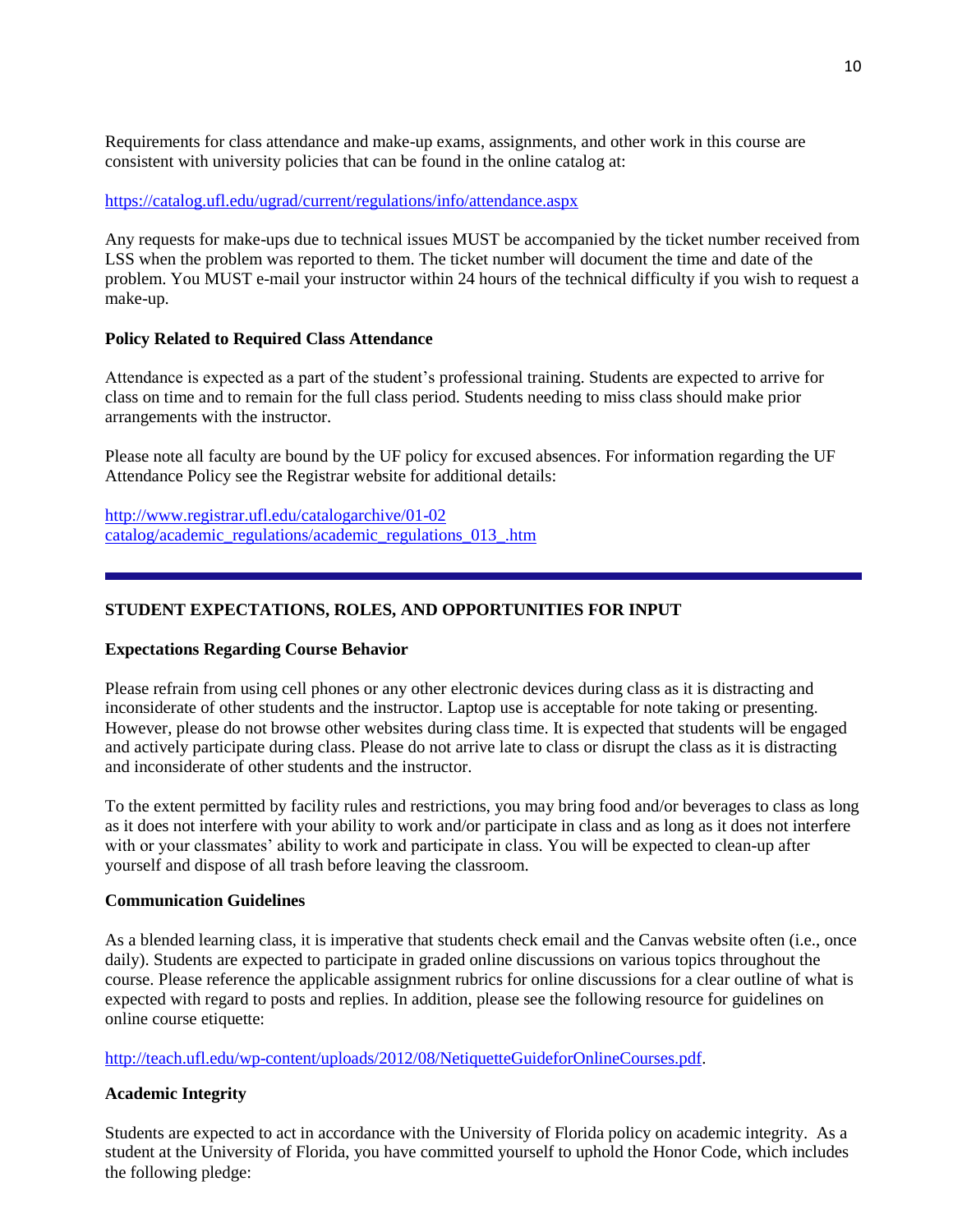## "**We, the members of the University of Florida community, pledge to hold ourselves and our peers to the highest standards of honesty and integrity**."

You are expected to exhibit behavior consistent with this commitment to the UF academic community, and on all work submitted for credit at the University of Florida, the following pledge is either required or implied:

### **"On my honor, I have neither given nor received unauthorized aid in doing this assignment."**

It is your individual responsibility to know and comply with all university policies and procedures regarding academic integrity and the Student Honor Code. Violations of the Honor Code at the University of Florida will not be tolerated. Violations will be reported to the Dean of Students Office for consideration of disciplinary action. For additional information regarding Academic Integrity, please see Student Conduct and Honor Code or the Graduate Student Website for additional details:

## <https://www.dso.ufl.edu/sccr/process/student-conduct-honor-code/> <http://gradschool.ufl.edu/students/introduction.html>

Please remember cheating, lying, misrepresentation, or plagiarism in any form is unacceptable and inexcusable behavior.

### **Online Faculty Course Evaluation Process** *optional in UF Template*

Students are expected to provide feedback on the quality of instruction in this course by completing online evaluations at [https://evaluations.ufl.edu](https://evaluations.ufl.edu/) so make sure you include a statement regarding the value and expectation for student participation in course evaluations. We suggest you include a comment regarding how you will use the evaluations (e.g. to make specific improvements to the course and teaching style, assignments, etc.). It is also important to make some statement regarding the direct influence they have on faculty tenure and promotion, so your input is valuable. Evaluations are typically open during the last two or three weeks of the semester, but students will be given specific times when they are open. Summary results of these assessments are available to students at [https://evaluations.ufl.edu/results/](https://evaluations.ufl.edu/results/ )

### **SUPPORT SERVICES**

#### **Accommodations for Students with Disabilities**

If you require classroom accommodation because of a disability, you must register with the Dean of Students Office [http://www.dso.ufl.edu](http://www.dso.ufl.edu/) within the first week of class. The Dean of Students Office will provide documentation to you, which you then give to the instructor when requesting accommodation. The College is committed to providing reasonable accommodations to assist students in their coursework.

#### **Counseling and Student Health** *optional in UF Template*

Students sometimes experience stress from academic expectations and/or personal and interpersonal issues that may interfere with their academic performance. If you find yourself facing issues that have the potential to or are already negatively affecting your coursework, you are encouraged to talk with an instructor and/or seek help through University resources available to you.

• The Counseling and Wellness Center 352-392-1575 offers a variety of support services such as psychological assessment and intervention and assistance for math and test anxiety. Visit their web site for more information: [http://www.counseling.ufl.edu.](http://www.counseling.ufl.edu/) On line and in person assistance is available.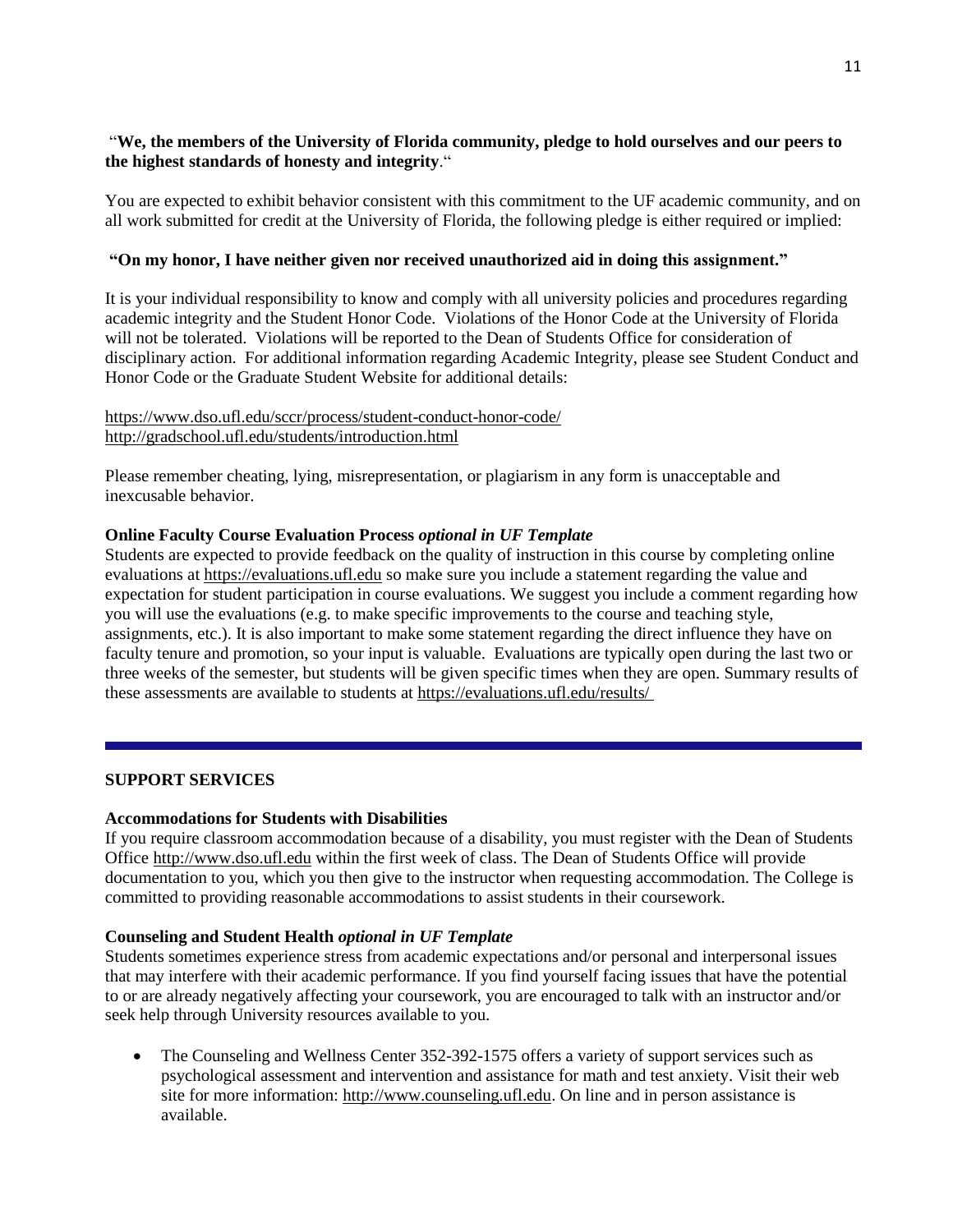- You Matter We Care website: [http://www.umatter.ufl.edu/.](http://www.umatter.ufl.edu/) If you are feeling overwhelmed or stressed, you can reach out for help through the You Matter We Care website, which is staffed by Dean of Students and Counseling Center personnel.
- The Student Health Care Center at Shands is a satellite clinic of the main Student Health Care Center located on Fletcher Drive on campus. Student Health at Shands offers a variety of clinical services. The clinic is located on the second floor of the Dental Tower in the Health Science Center. For more information, contact the clinic at 392-0627 or check out the web site at: <https://shcc.ufl.edu/>
- Crisis intervention is always available 24/7 from:
- Alachua County Crisis Center: (352) 264-6789

<http://www.alachuacounty.us/DEPTS/CSS/CRISISCENTER/Pages/CrisisCenter.aspx>

BUT – Do not wait until you reach a crisis to come in and talk with us. We have helped many students through stressful situations impacting their academic performance. You are not alone so do not be afraid to ask for assistance.

## **Course Materials and Technology**

Barkley, R. A. (1997). *Defiant children: A clinician's manual for assessment and parent training* (2<sup>nd</sup> ed.). New York, NY: Guilford Press

Bernal, G., & Scharron-Del-Rio, M. R. (2001). Are empirically supported treatments valid for ethnic minorities? Toward an alternative approach for treatment research. *Cultural Diversity and Ethnic Minority Psychology, 7*, 328-342.

Boxer, P., & Frick, P. J. (2008). Treating conduct problems, aggression, and antisocial behavior in children and adolescents: An integrated view. In R.G. Steele, T.D. Elkin, & M.C. Roberts (Eds.), *Handbook of evidenced-based therapies for children and adolescents: Bridging science and practice* (pp. 241-259). New York, NY: Springer.

Chambless, D. L., & Hollon, S. D. (1998). Defining empirically supported treatments. *Journal of Consulting and Clinical Psychology, 66*, 7-18.

Chorpita, B. F. (2007). *Modular cognitive-behavioral therapy for childhood anxiety disorders.* New York, NY: Guilford Press.

Chorpita, B. F., Daleiden, E. L., Ebesutani, C., Young, J., Becker, K. D., Nakamura, B. J.,…Starace, N. (2011). Evidence-based treatments for children and adolescents: An updated review of indicators of efficacy and effectiveness. *Clinical Psychology Science and Practice, 18*, 154-172.

Chorpita, B. F., Daleiden, E. L., & Weisz, J. R. (2005). Modularity in the design and application of therapeutic interventions. *Applied & Preventive Psychology, 11*, 141-156.

Christophersen, E. R., & Mortweet, S. L. (2001). *Treatments that work: Empirically supported strategies for managing childhood problems.* Washington, DC: American Psychological Association.

Cohen, J. A., Mannarino, A. P., Berliner, L., & Deblinger, E. (2000). Trauma-focused cognitive behavioral therapy for children and adolescents: An empirical update. *Journal of Interpersonal Violence, 15*, 1202-1223.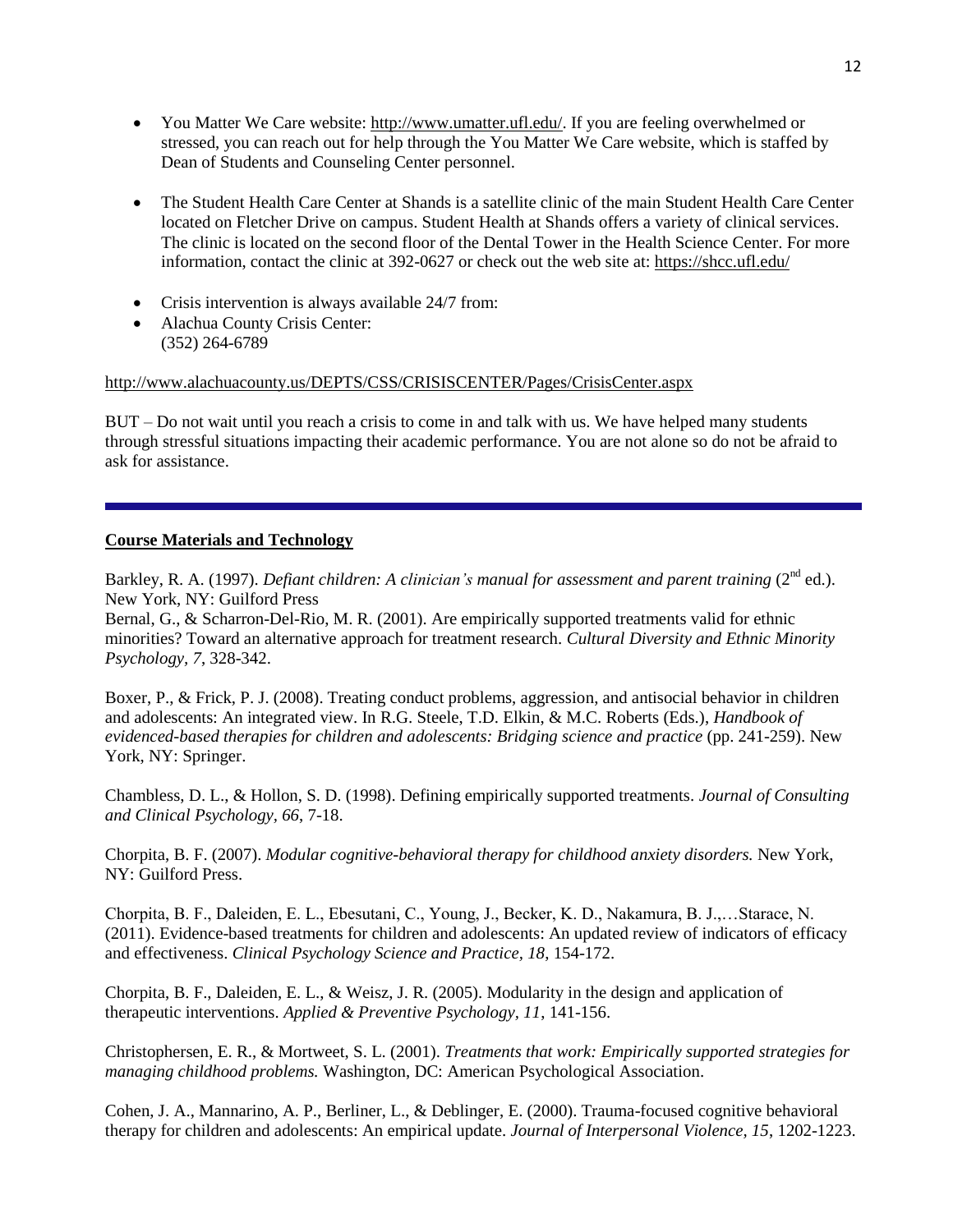Cohen, J. A., Mannarino, A. P., & Deblinger, E. (2010). Trauma-focused cognitive-behavioral therapy for traumatized children. In J. R. Weisz & A. E. Kazdin (Eds.), *Evidence-based psychotherapies for children and adolescents*  $(2^{nd} Ed.)$  (pp. 295-311). New York, NY: Guilford Press.

Cully, J. A., & Teten, A. L. (2008). *A therapist's guide to brief cognitive behavioral therapy.* Department of Veterans Affairs South Central MIRECC, Houston

Curry, J. F., & Bekcer, S. J. (2008). Empirically supported psychotherapies for adolescent depression and mood disorders. In R.G. Steele, T.D. Elkin, & M.C. Roberts (Eds.), *Handbook of evidenced-based therapies for children and adolescents: Bridging science and practice* (pp. 161-176). New York, NY: Springer.

Curry, J. F., & Becker, S. J. (2009). Better but not well: Strategies for difficult-to-treat youth depression. In D. McKay & E. A. Storch (Eds.), *Cognitive-behavior therapy for children* (pp. 231-258). New York, NY: Springer.

Eyberg, S. M., Nelson, M. M., & Boggs, S. R. (2008). Evidence-based psychosocial treatments for children and adolescents with disruptive behavior. *Journal of Clinical Child & Adolescent Psychology, 37*, 215-237.

Fabiano, G. A., Pelham Jr., W. E., Coles, E. K., Gnagy, E. M., Chronis-Tuscano, A., & O'Connor, B. C. (2009). A meta-analysis of behavioral treatments for attention-deficit/hyperactivity disorder. *Clinical Psychology Review, 29*, 129-140.

Fletcher, J. M., & Vaughn, S. (2009). Response to intervention: Preventing and remediating academic difficulties. *Child Development Perspectives, 3*, 30-37.

Franklin, M. E., Freeman, J., & March, J. S. (2010). Treating pediatric obsessive-compulsive disorder using exposure-based cognitive-behavioral therapy. In J. R. Weisz & A. E. Kazdin (Eds.), *Evidence-based psychotherapies for children and adolescents* (2<sup>nd</sup> Ed.) (pp. 80-92). New York, NY: Guilford Press.

Franklin, M. E., Sapyta, J., Freeman, J. B., Khanna, M., Compton, S., Almirall, D., …March, J. S. (2011). Cognitive behavior therapy augmentation of pharmacotherapy in pediatric obsessive-compulsive disorder: The pediatrics OCD treatment study II (POTS II) randomized controlled trial. *JAMA, 306*, 1224-1232.

Goodman, W. K., Murphy, T. K., & Storch, E. A. (2007). Risk of adverse behavioral effects with pediatric use of antidepressants. *Psychopharmacology, 191*, 87-96.

Guyatt, G. H., Oxman, A. D., Vist, G. E., Kunz, R., Falck-Ytter, Y., Alonso-Coello, P., & Schunemann, H. J. (2008). GRADE: An emerging consensus on rating quality of evidence and strength of recommendations. *BMJ, 336*, 924-926.

Henggeler, S. W., Schoenwald, S. K., & Pickrel, S. G. (1995). Multisystemic therapy: Bridging the gap between university- and community-based treatment. *Journal of Consulting and Clinical Psychology, 63*, 709-717.

Huey Jr, S. J., & Polo, A. J. (2008). Evidence-based psychosocial treatments for ethnic minority youth. *Journal of Clinical Child & Adolescent Psychology, 37*, 262-301.

Huey Jr, S. J., & Polo, A. J. (2010). Assessing the effects of evidence-based psychotherapies with ethnic minority youths. In J. R. Weisz & A. E. Kazdin (Eds.), *Evidence-based psychotherapies for children and adolescents* (2nd Ed.) (pp. 451-465). New York, NY: Guilford Press.

Jacobson, C. M., & Mufson, L. (2010). Treating adolescent depression using interpersonal psychotherapy. In J. R. Weisz & A. E. Kazdin (Eds.), *Evidence-based psychotherapies for children and adolescents* ( $2<sup>nd</sup> Ed$ .) (pp. 140-155). New York, NY: Guilford Press.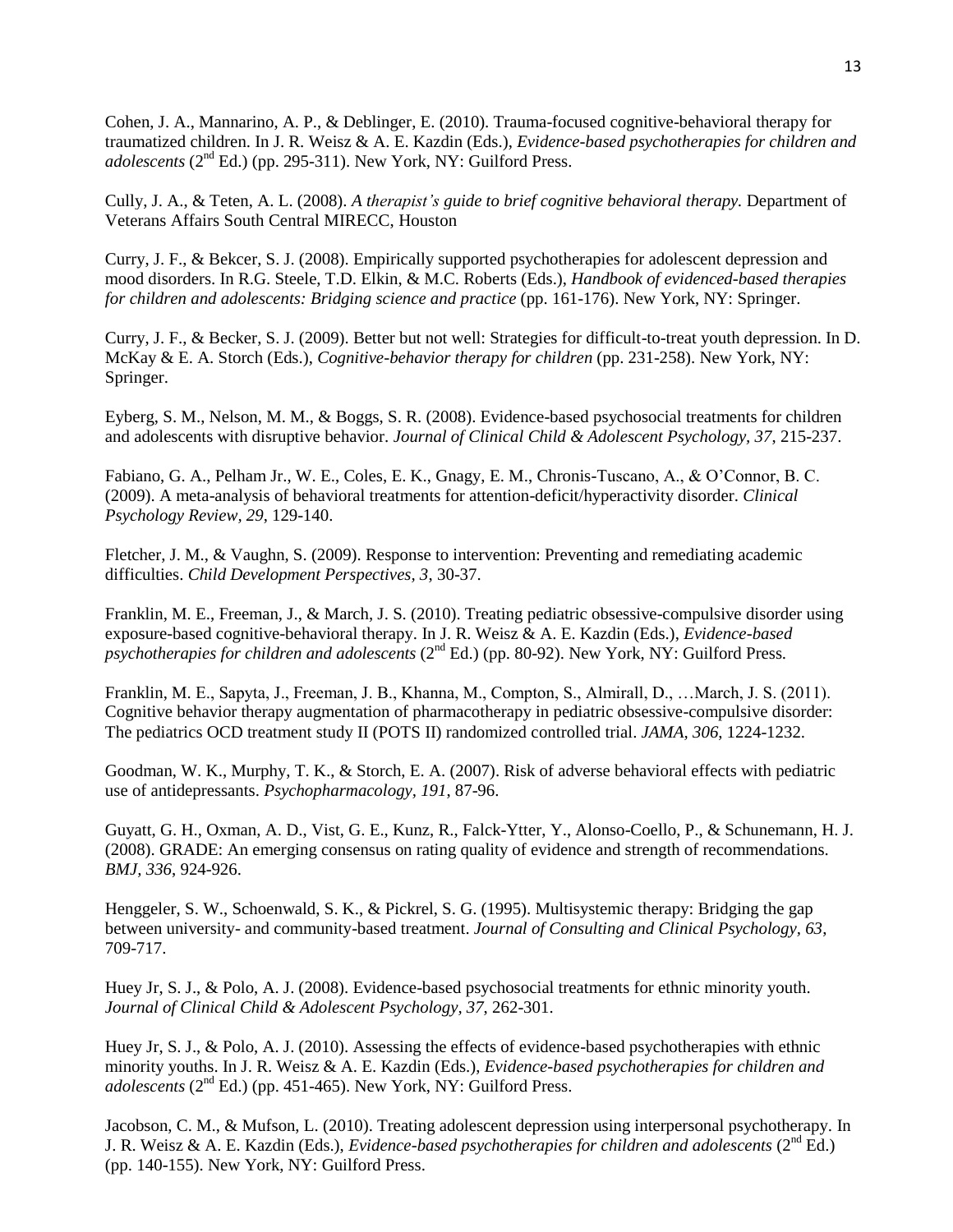Kanner, L. (1943). Autistic disturbances of affective content. *Nervous Child, 2,* 217-253.

Kotchick, B. A., & Grover, R. L. (2008). Implementing evidence-based treatments with ethnically diverse clients. In R.G. Steele, T.D. Elkin, & M.C. Roberts (Eds.), *Handbook of evidenced-based therapies for children and adolescents: Bridging science and practice* (pp. 487-504). New York, NY: Springer.

Linehan, M. M. (1993). *Cognitive-behavioral treatment of borderline personality disorder*. New York, NY: Guilford Press.

March, J. S., & Mulle, K. (1998). *OCD in children and adolescents: A cognitive-behavioral treatment manual*  (pp. 247-260). New York, NY: Guilford Press

McMahon, R. J., & Kotler, J. S. (2008). Evidence-based therapies for oppositional behavior in young children. In R.G. Steele, T.D. Elkin, & M.C. Roberts (Eds.), *Handbook of evidenced-based therapies for children and adolescents: Bridging science and practice* (pp. 221-240). New York, NY: Springer.

Miller, A. L., Wagner, E. E., & Rathus, J. H. (2004). Dialectical behavior therapy for suicidal adolescents: An overview. In H. Steiner (Ed.), *Handbook of mental health interventions in children and adolescents: An integrated developmental approach* (659-684). Hoboken, NJ: John Wiley & Sons, Inc.

Ollendick, T. H., & Pincus, D. (2008). Panic disorder in adolescents. In R.G. Steele, T.D. Elkin, & M.C. Roberts (Eds.), *Handbook of evidenced-based therapies for children and adolescents: Bridging science and practice* (pp. 83-102). New York, NY: Springer.

Pediatric OCD Treatment Study (POTS) Team. (2000). Cognitive-behavior therapy, sertraline, and their combination for children and adolescents with obsessive-compulsive disorder: The pediatric OCD treatment study (POTS) randomized controlled trial. *JAMA, 292*, 1969-1976.

Pelham Jr., W. E. (1999). The NIMH multimodal treatment study for attention-deficit hyperactivity disorder: Just say yes to drugs along? *Canadian Journal of Psychiatry, 44*, 981-990.

Persons, J. B., & Davidson, J. (2001). Cognitive-behavioral case formulation. In K. S. Dobson (Ed.), *Handbook of cognitive-behavioral therapies* (pp. 86-110). New York, NY: Guilford Press.

Reinecke, M. A., Curry, J. F., & March, J. S. (2009). Findings from the treatment for adolescents with depression study (TADS): What have we learned? What do we need to know? *Journal of Clinical Child & Adolescents Psychology, 38*, 761-767.

Roberts, M. C., & James, R. L. (2008). Empirically supported treatments and evidence-based practice for children and adolescents. In R.G. Steele, T.D. Elkin, & M.C. Roberts (Eds.), *Handbook of evidenced-based therapies for children and adolescents: Bridging science and practice* (pp. 9-24). New York, NY: Springer.

Robin, A. L., & Foster, S. L. (1989). *Negotiating parent-adolescent conflict: A behavioral-family systems approach*. New York, NY: Guilford Press.

Schultz, B. K., Reisweber, J., & Cobb, H. (2004). Mental health consultation in secondary schools. In K. E. Robinson (Ed.) *Advances in school-based mental health interventions* (pp. 10-1-10-20). Kingston, NJ: Civic Research Institute, Inc.

Shirk, S., & Karver, M. (2006). Process issues in cognitive-behavioral therapy for youth. In P. C. Kendall (Ed.), *Child and adolescent therapy: Cognitive-behavioral procedures* (pp. 465-491). New York, NY: Guilford Press.